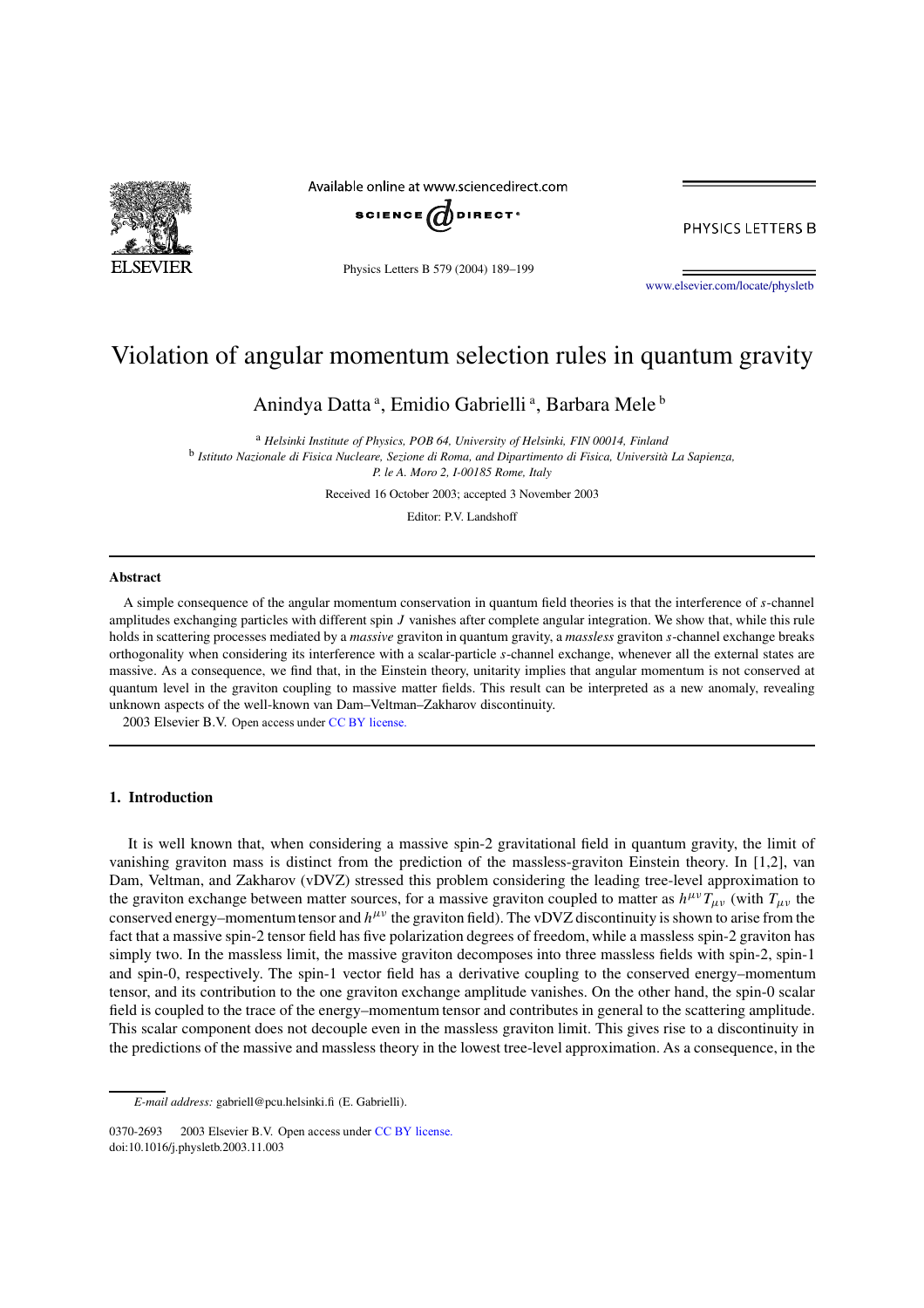

Fig. 1. Scattering  $p_1p_2 \rightarrow p_3p_4$  in the s-channel with a graviton exchange.

massive theory (even in the limit of small masses) the light bending by the Sun and the precession of the Mercury perihelion differ by numerical factors from the predictions of the Einstein theory.

Many papers have elaborated on the possibility to fix this apparent inconsistency of the massive theory, in different directions [3–8]. For instance, in [3] it is claimed that, if the light bending by the sun is computed by solving the exact space–time metric equation in the presence of a small graviton mass, no discontinuity arises in the limit of small graviton mass. In fact, the discontinuity could be connected to the use of perturbation theory for the metric fluctuations around the flat space–time. More recently, it has been shown that there is not any vDVZ discontinuity in the de Sitter space [5] (or in the anti-de Sitter space [6]), where the massless graviton limit is smooth (see also [7,8] for other solutions).

Here, we present a different class of problems connected to the vDVZ discontinuity. In particular, we stress the fact that there are cases where, while the massive theory is well-behaved, a massless graviton gives rise to inconsistencies. In particular, we show that the massless graviton propagator in the Einstein theory breaks angular momentum selection rules.

Let us consider the tree-level amplitude for the graviton exchange in the s-channel between two on-shell matter fields (Fig. 1). The two on-shell matter fields enter into the amplitude through the conserved (at the zeroth order in  $h_{\mu\nu}$ ) symmetric energy–momentum tensors  $T_{\mu\nu}$  and  $T'_{\alpha\beta}$ , respectively.<sup>1</sup>

For a *massive* spin-2 field of momentum k and mass  $m<sub>G</sub>$ , one has five independent polarization tensors  $\epsilon_{\mu\nu}(k,\sigma)$ , where the index  $\sigma$  runs over the polarization states. Summing over all polarizations, one gets [1]

$$
\sum_{\sigma=1}^{5} \epsilon_{\mu\nu}(k,\sigma) \epsilon_{\alpha\beta}(k,\sigma) = P_{\mu\nu\alpha\beta}^{m}(k)
$$
\n(1)

with

$$
P_{\mu\nu\alpha\beta}^{m}(k) = \frac{1}{2}(\eta_{\mu\alpha}\eta_{\nu\beta} + \eta_{\mu\beta}\eta_{\nu\alpha} - \eta_{\mu\nu}\eta_{\alpha\beta}) - \frac{1}{2m_{G}^{2}}(\eta_{\mu\alpha}k_{\mu}k_{\beta} + \eta_{\nu\beta}k_{\mu}k_{\alpha} + \eta_{\mu\beta}k_{\nu}k_{\beta} + \eta_{\nu\alpha}k_{\mu}k_{\beta})
$$

$$
+ \frac{1}{6}\left(\eta_{\mu\nu} + \frac{2}{m_{G}^{2}}k_{\mu}k_{\nu}\right)\left(\eta_{\alpha\beta} + \frac{2}{m_{G}^{2}}k_{\alpha}k_{\beta}\right). \tag{2}
$$

The projector  $P_{\mu\nu\alpha\beta}^{m}$  is symmetric and traceless in both  $(\mu, \nu)$  and  $(\alpha, \beta)$  indices, and satisfies the transversality conditions  $k^{\mu} P_{\mu\nu\alpha\beta}^{m} = k^{\alpha} P_{\mu\nu\alpha\beta}^{m} = 0.$ 

For a massless graviton, one has just two transverse polarization states ( $\sigma = 1, 2$ ), that correspond to the helicity values  $\lambda = \pm 2$ . The sum over polarizations is then [1]

$$
\sum_{\sigma=1}^{2} \epsilon_{\mu\nu}(k,\sigma) \epsilon_{\alpha\beta}(k,\sigma) = P_{\mu\nu\alpha\beta}(k) = \frac{1}{2} (\eta_{\mu\alpha}\eta_{\nu\beta} + \eta_{\mu\beta}\eta_{\nu\alpha} - \eta_{\mu\nu}\eta_{\alpha\beta}) + \cdots,
$$
\n(3)

<sup>1</sup> In this Letter, indices ( $\mu$ ,  $\nu$ ,  $\alpha$ ,  $\beta$ ) are contracted according to the Minkowski metric  $\eta_{\mu\nu} = \text{Diag}(1, -1, -1, -1)$ .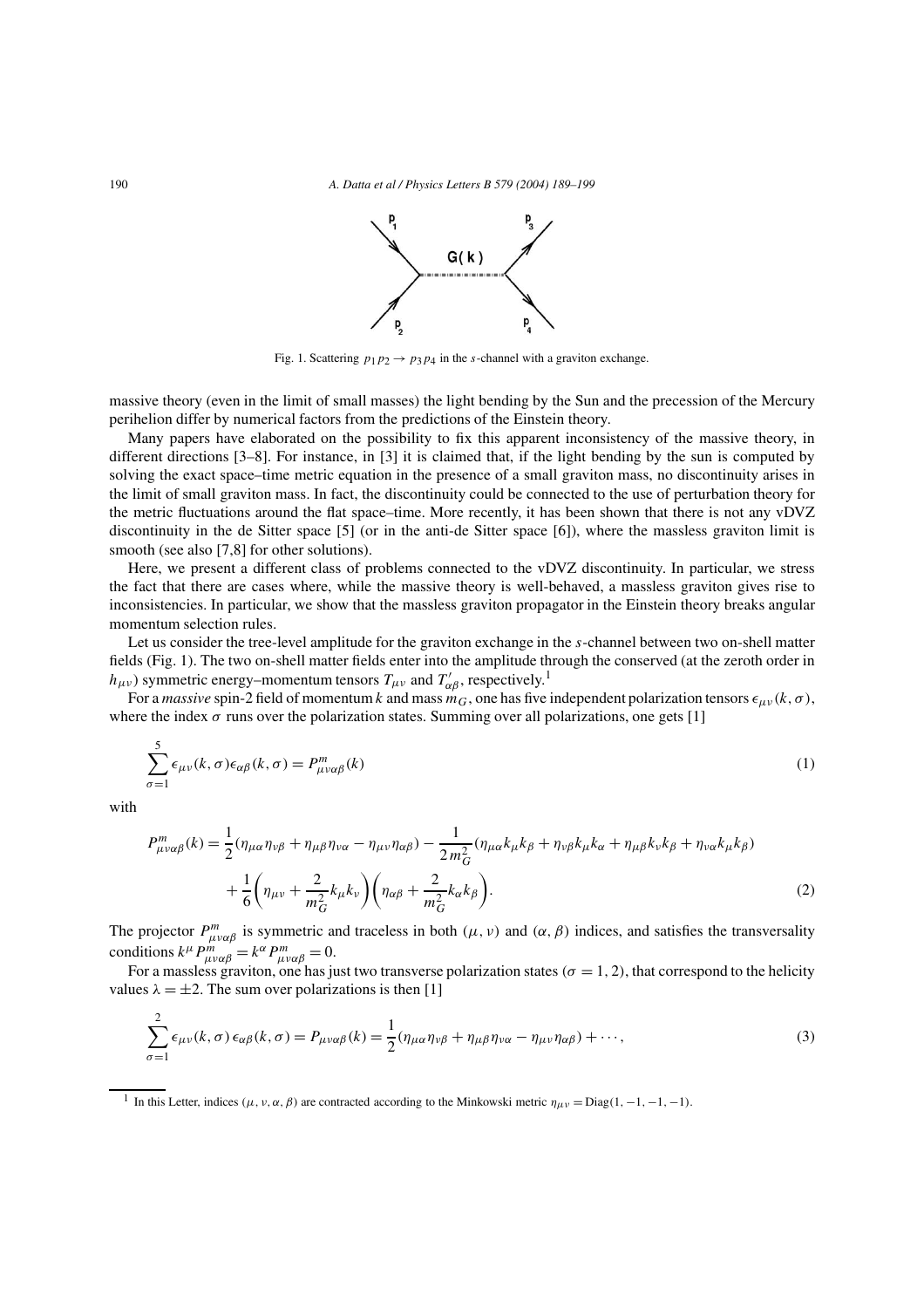where dots stand for terms containing at least one graviton momentum.

In the unitary gauge, the corresponding massive and massless graviton propagators are proportional to the projectors  $P_{\mu\nu\alpha\beta}^m$  and  $P_{\mu\nu\alpha\beta}$ , respectively [1]. However, terms proportional to the graviton momentum in Eqs. (2) and (3) vanish when contracted with  $T_{\mu\nu}$  in the on-shell matrix elements, due to the conservation of the energy– momentum tensor. For this reason, the tree-level diagram with one graviton exchange in Fig. 1 is gauge invariant, and the effective massive and massless graviton propagators become [1]

$$
G_{\mu\nu\alpha\beta}^{m}(k) = i \frac{(1/2)\eta_{\mu\alpha}\eta_{\nu\beta} + (1/2)\eta_{\mu\beta}\eta_{\nu\alpha} - (1/3)\eta_{\mu\nu}\eta_{\alpha\beta}}{k^2 - m_G^2 + i\epsilon},
$$
\n
$$
(4)
$$

$$
G_{\mu\nu\alpha\beta}(k) = i \frac{(1/2)\eta_{\mu\alpha}\eta_{\nu\beta} + (1/2)\eta_{\mu\beta}\eta_{\nu\alpha} - (1/2)\eta_{\mu\nu}\eta_{\alpha\beta}}{k^2 + i\epsilon}.
$$
\n
$$
(5)
$$

As shown in [1], unitarity fixes uniquely the coefficients of the Minkowski metric products in Eqs. (4) and (5).

The corresponding on-shell s-channel matrix elements will be then, up to some coupling constant,

$$
\mathcal{A}^m \sim T^{\mu\nu} G^m_{\mu\nu\alpha\beta}(k) T^{\prime\alpha\beta} \tag{6}
$$

and

$$
\mathcal{A} \sim T^{\mu\nu} G_{\mu\nu\alpha\beta}(k) T^{\prime\alpha\beta}.
$$
 (7)

In the limit  $m_G \to 0$ , Eqs. (6) and (7) only differ by the coefficients of the  $\eta_{\mu\nu}\eta_{\alpha\beta}$  term in Eqs. (4) and (5). When contracted with the energy–momentum tensors, the latter give terms proportional to the traces  $T^{\mu}_{\mu}$  and  $T^{\prime\alpha}_{\alpha}$ , that are nonvanishing for massive external fields. From this difference, the vDVZ discontinuity arises [1].

Note that the terms in the amplitudes corresponding to the  $\eta_{\mu\nu}\eta_{\alpha\beta}$  terms in the graviton propagators can be interpreted as a scalar field exchange amplitude. $2$ 

Let us consider now the interference of the s-channel amplitudes exchanging particles of different spin J (Fig. 2).

$$
\mathcal{I}(i, j) \sim \mathcal{A}^{\star}(J = i) \times \mathcal{A}(J = j) + \text{h.c.} \quad (j \neq i).
$$
\n<sup>(8)</sup>

A simple consequence of angular momentum conservation is that, after complete angular integration on the final state, this quantity must vanish, that is

$$
\int d\cos\theta \, d\varphi \, \mathcal{I}(i,j) = 0 \quad (j \neq i), \tag{9}
$$

where  $\theta$  is the scattering angle and  $\varphi$  is the azimuthal angle in the center of mass frame. For instance, it is straightforward to verify this in gauge theories, looking at the interference of a vector boson exchange with a scalar (Higgs boson) particle exchange.

One then expects the same is true for the interference of the  $J = 2$  and  $J = 0$  amplitudes. On the other hand, we have seen above that (in the small- $m<sub>G</sub>$  limit) the massive and massless graviton propagator effectively differs by a scalar field exchange, when the external fields are massive. This extra scalar field component, when interfering with a spin-0 exchange amplitude, will give a nonvanishing contribution to  $\int d\cos\theta \, d\varphi \, \mathcal{I}(2,0)$ . This implies that the orthogonality condition in Eq. (9) for the interference  $\mathcal{I}(2, 0)$  can be verified *either* for the massive graviton exchange *or* for the massless graviton exchange, but *cannot* hold in *both* cases at the same time.

We checked the above statement by an explicit calculation. The result is that the orthogonality condition in Eq. (9) holds for the *massive* graviton exchange, but not in the Einstein theory!

<sup>&</sup>lt;sup>2</sup> The different coefficients of the  $\eta_{\mu\nu}\eta_{\alpha\beta}$  term in the massive and massless graviton propagators is usually interpreted as an extra spin-0 field, corresponding to one of the five polarization states of a massive graviton contributing to the massive-graviton amplitude in the limit  $m_G \rightarrow 0$ , as discussed above.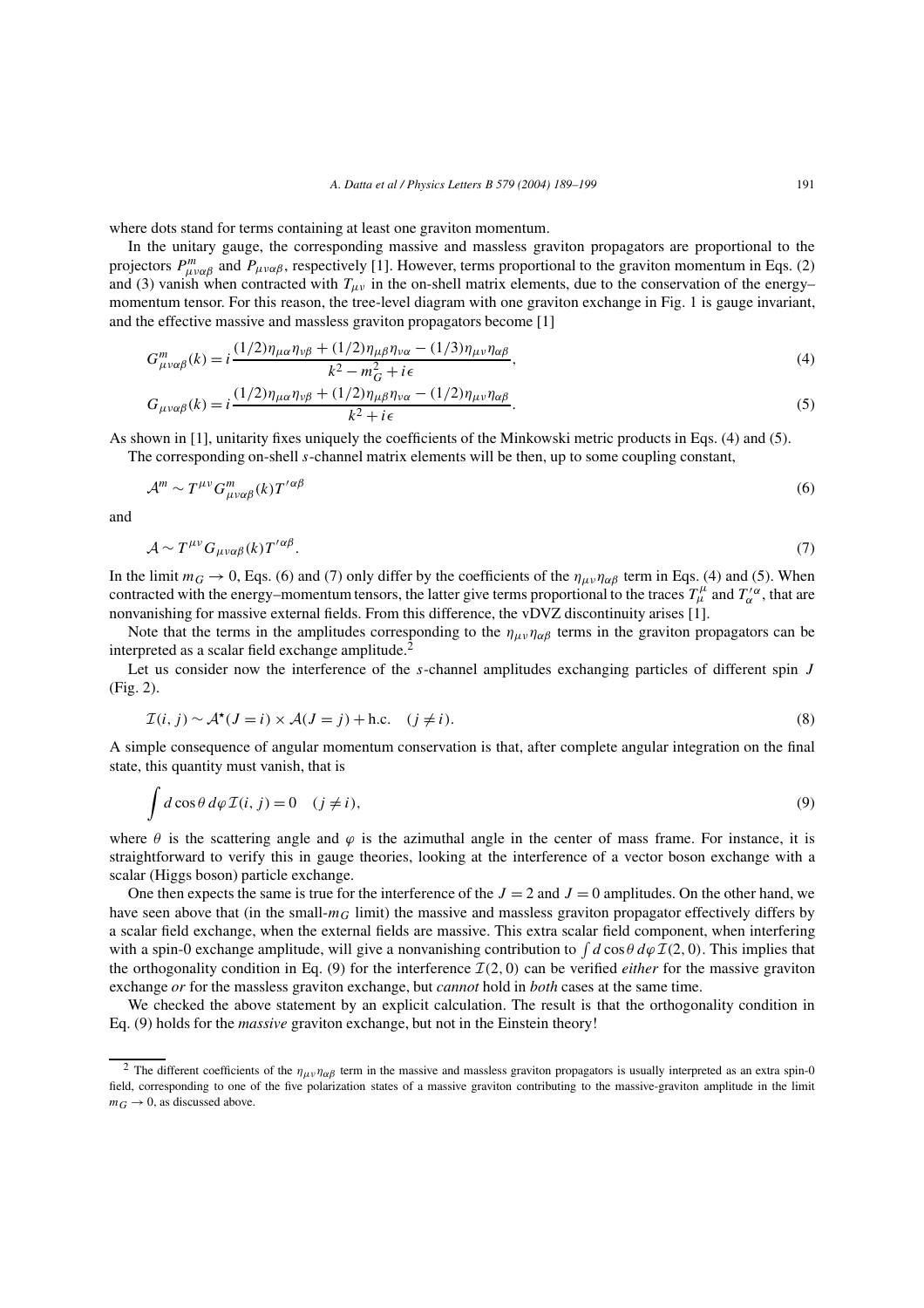

Fig. 2. Scattering  $p_1p_2 \rightarrow p_3p_4$  in the s-channel with different spin-J particle exchange.

For a massless graviton and massive external states, one finds

$$
\int d\cos\theta \, d\varphi \, \mathcal{I}(2,0) \neq 0. \tag{10}
$$

In the following, we illustrate this result, by giving the explicit expressions of the above discontinuity for the scattering of different external states. We will also extend the discussion to the interferences of the graviton graphs with vector-boson exchange diagrams in the s-channel. As a theoretical framework, we assume the Standard Model minimally coupled to gravity (e.g., as in [9]).

# **2. The graviton-scalar interference**

In the following, we will discuss the interference of the on-shell tree-level scattering amplitudes in the s-channel mediated by a graviton ( $J = 2$ ) with either a scalar particle exchange ( $J = 0$ ) or a vector particle exchange ( $J = 1$ ), as in Fig. 2. We consider initial and final states containing either massive fermions or massive vector bosons. For each s scattering channel,

$$
a + \bar{a} \to b + \bar{b},\tag{11}
$$

it is convenient to introduce the dimensionless quantities  $\mathcal{I}_{a,b}^m(2,j)$  and  $\mathcal{I}_{a,b}(2,j)$  connected to the interferences of the massive and massless graviton amplitudes,  $\mathcal{A}_{a,b}^m(J=2)$  and  $\mathcal{A}_{a,b}(J=2)$ , respectively, and the amplitude mediated by a particle of spin j,  $A_{a,b}(J = j)$ , with  $j = 0, 1$ .

The crucial point is that the two amplitudes  $\mathcal{A}_{a,b}^m(J=2)$  and  $\mathcal{A}_{a,b}(J=2)$  depend on the two different (massive or massless) graviton propagators in Eqs. (4) and (5), respectively.

By setting  $r_j = m_j^2/s$  (with  $m_j = m_0 (m_1)$  for the exchange of a scalar (vector) particle of mass  $m_0 (m_1)$ ) and  $r_G = m_G^2/s$ , with  $\sqrt{s}$  the c.m. scattering energy, we define

$$
\mathcal{I}_{a,b}^{m}(2,j) \equiv \frac{M_P^2}{s} (1 - r_j)(1 - r_G) \sum_{\text{pol}} \mathcal{A}_{a,b}^{\star}(J = j) \times \mathcal{A}_{a,b}^{m}(J = 2) + \text{h.c.},\tag{12}
$$

$$
\mathcal{I}_{a,b}(2,j) \equiv \frac{M_P^2}{s} (1 - r_j) \sum_{\text{pol}} \mathcal{A}_{a,b}^{\star}(J = j) \times \mathcal{A}_{a,b}(J = 2) + \text{h.c.},\tag{13}
$$

where  $M_P$  is the reduced Planck mass (see Appendix A), and a sum over all the external particles polarization states is performed.

Note that, by definition, the quantities  $\mathcal{I}_{a,b}^m(2, j)$  and  $\mathcal{I}_{a,b}(2, j)$  depend neither on the masses of particles exchanged in the propagators nor on the Planck mass.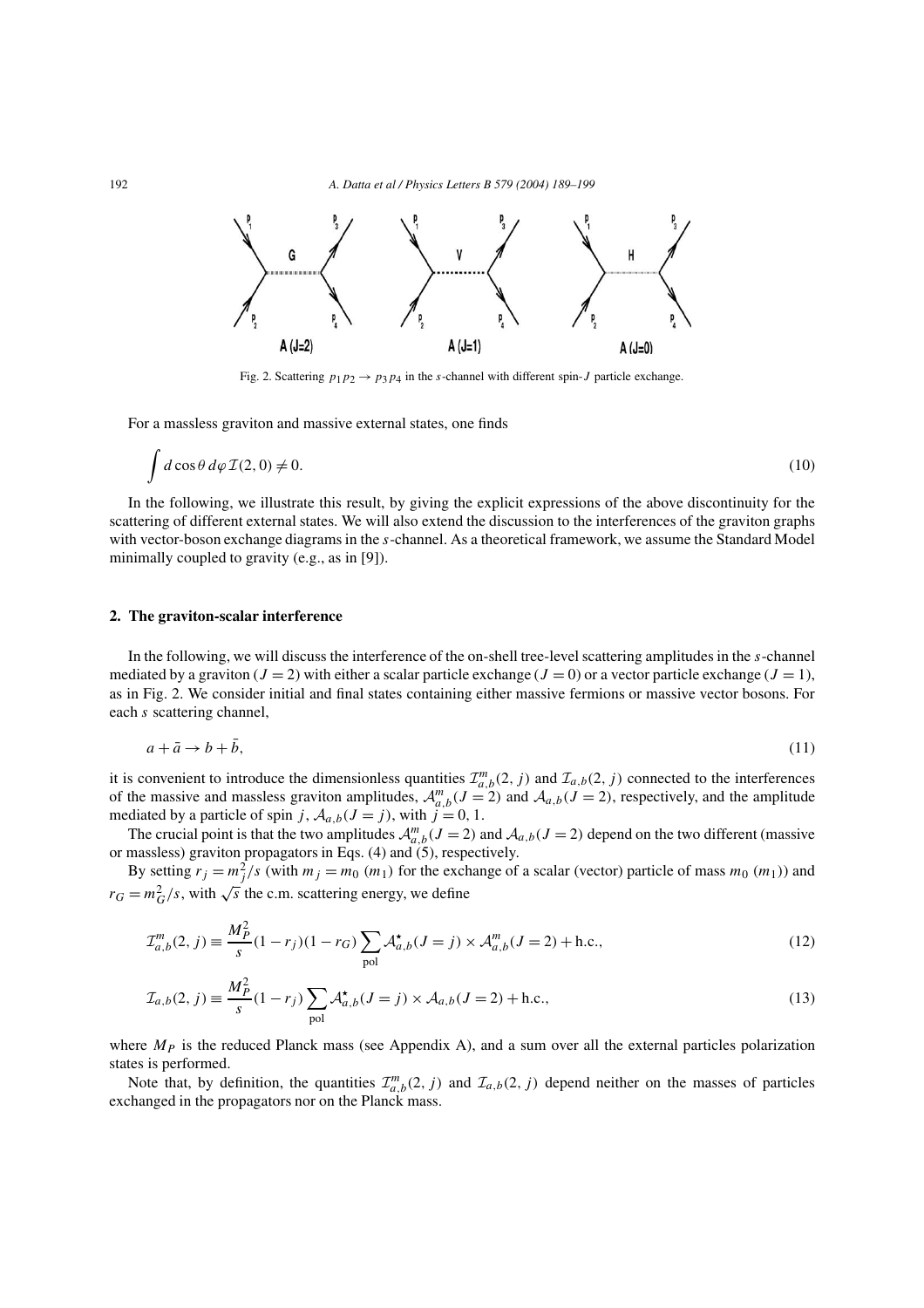Since we are interested into the discontinuity in the massive and massless graviton interferences, it is useful to define also the quantity  $\Delta_{a,b}(2,j)$ ,

$$
\Delta_{a,b}(2,j) \equiv \mathcal{I}_{a,b}(2,j) - \mathcal{I}_{a,b}^{m}(2,j),\tag{14}
$$

that gives the *excess* in the Einstein interference  $\mathcal{I}_{a,b}(2, j)$  with respect to the massive graviton interference  $\mathcal{I}_{a,b}^{m}(2, j)$  (when  $j = 0, \Delta_{a,b}(2, j)$  will be directly connected to the vDVZ discontinuity).

Following the discussion in the previous section, we now concentrate on the graviton interference with a scalar particle, and express all our results in terms of the massive graviton interference  $\mathcal{I}_{a,b}^m(2,0)$  and the discontinuity  $\Delta_{a,b}(2,0)$ . In the  $J=0$  propagator, we assume as a scalar particle a Higgs boson, coupled as in the standard model (see Appendix A). The following external states are considered:<sup>3</sup>

- (a) the scattering of two electrons into a pair of fermions f, with  $f \neq e$ ;
- (b) the scattering of two electrons into a pair of gauge vector bosons  $W$ ;
- (c) the scattering of two W's into a pair of gauge vector bosons  $W'$ , with  $W' \neq W$ .

In the following,  $r_i = m_i^2/s$ ,  $\beta_i = \sqrt{1-4r_i}$   $(i = e, f, W, W')$ , and  $\lambda_e(\lambda_f)$  is the  $e(f)$  Yukawa coupling. The angle  $\theta$  is the scattering angle of a final particle with given electric charge with respect to the initial particle of same charge, in the c.m. system.

Following the Feynman rules in Appendix A, one then gets<sup>4</sup>

• 
$$
e^+e^- \to f\bar{f}
$$
  
\n
$$
\mathcal{I}_{e,f}^m(2,0) = -\frac{8}{3}\lambda_e\lambda_f\beta_e^2\beta_f^2\sqrt{r_e r_f} \left(1 - 3\cos^2\theta\right)
$$
\n(15)

and

$$
\Delta_{e,f}(2,0) = -\frac{4}{3}\lambda_e \lambda_f \beta_e^2 \beta_f^2 \sqrt{r_e r_f},\tag{16}
$$

 $e^+e^- \rightarrow W^+W^-$ 

$$
\mathcal{I}_{e,W}^{m}(2,0) = -\frac{1}{3}\lambda_e g_W \sqrt{\frac{r_e}{r_W}} \beta_e^2 \beta_W^2 (1 + 6r_W)(1 - 3\cos^2\theta)
$$
\n(17)

and

$$
\Delta_{e,W}(2,0) = \frac{1}{12} \lambda_e g_W \sqrt{\frac{r_e}{r_W}} \beta_e^2 (3 + \beta_W^2 (1 - 12r_W)),\tag{18}
$$

•  $W^+W^- \to W'^+W'^-$ 

$$
\mathcal{I}_{W,W'}^m(2,0) = -\frac{1}{24} \frac{\mathcal{S}W\mathcal{S}W'}{\sqrt{r_W r_{W'}}} \beta_W^2 \beta_{W'}^2 (1 + 6r_W)(1 + 6r_{W'}) \left(1 - 3\cos^2\theta\right)
$$
(19)

and

$$
\Delta_{W,W'}(2,0) = -\frac{1}{12} \frac{\mathcal{S}W\mathcal{S}W'}{\sqrt{r_W r_{W'}}} \beta_W^2 \beta_{W'}^2 \left(\beta_W^2 + 12r_W^2\right) \left(\beta_{W'}^2 + 12r_{W'}^2\right). \tag{20}
$$

<sup>&</sup>lt;sup>3</sup> We consider only processes that do not receive contributions from  $t(u)$  channel exchanges.

<sup>4</sup> Results in Eqs. (15) and (17) were first obtained in [10], although in a different context.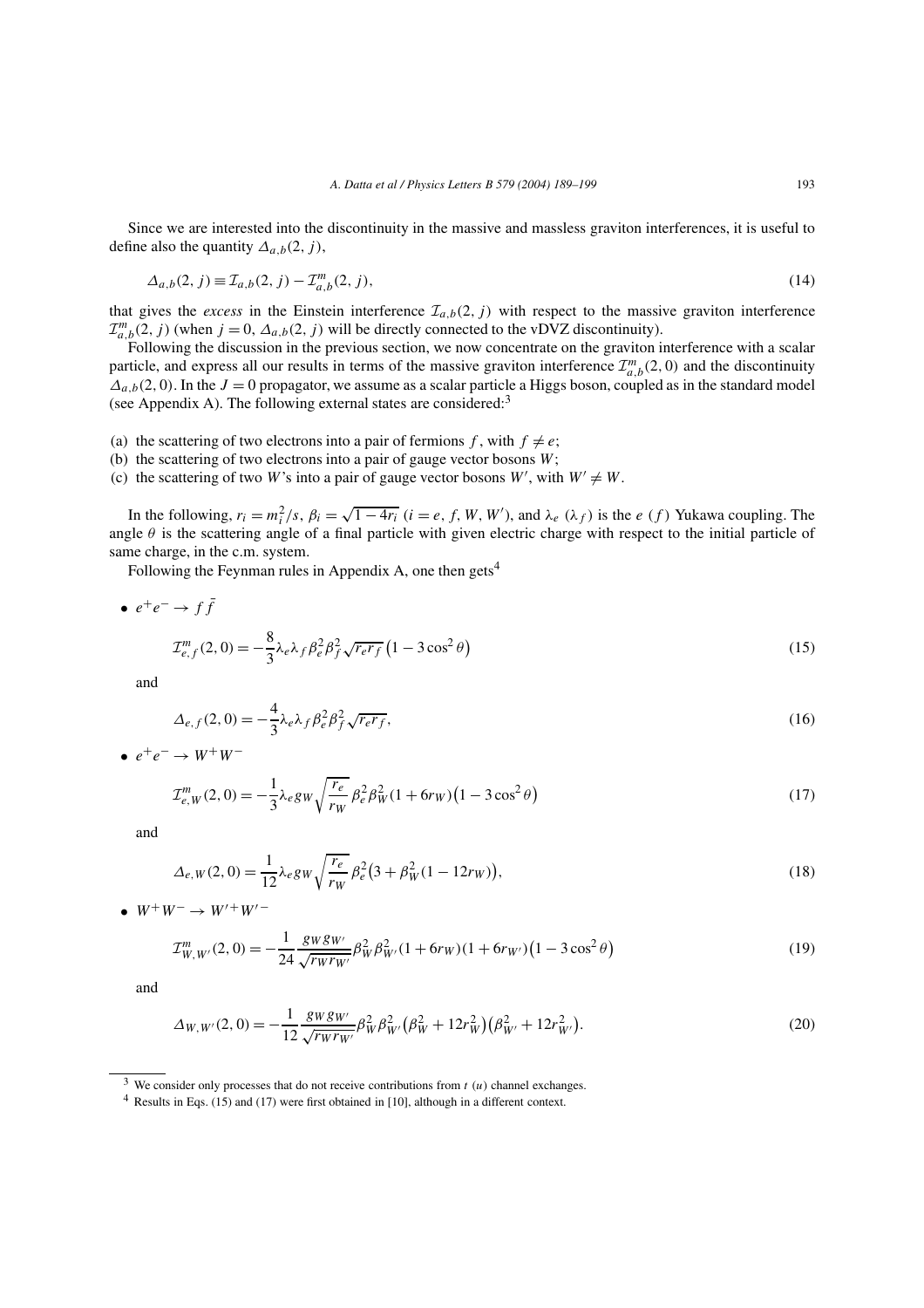Then, in each of the above channels, we have for the graviton-scalar interference in the Einstein theory

$$
\mathcal{I}_{a,b}(2,0) = \mathcal{I}_{a,b}^{m}(2,0) + \Delta_{a,b}(2,0),\tag{21}
$$

with a  $\theta$  *independent* discontinuity  $\Delta_{a,b}(2,0)$ .

The angular integration  $\int d\cos\theta$  of all the *massive* graviton interferences,  $\mathcal{I}_{a,b}^m(2,0)$ , has a vanishing results (respecting angular momentum selection rules). On the other hand, the angular integration of the *massless* graviton interference always gives rise to a nonnull results (for massive external states), that is

$$
\int_{-1}^{1} d\cos\theta \,\mathcal{I}_{a,b}(2,0) = \int_{-1}^{1} d\cos\theta \,\Delta_{a,b}(2,0) = 2\Delta_{a,b}(2,0) \neq 0,\tag{22}
$$

that is connected to the vDVZ discontinuity.

Note that the results above do not depend on the gauge choice. For instance, in a covariant gauge, the gauge dependence affects the graviton propagators only through momentum dependent terms, that vanish after contraction with the energy–momentum tensors.

In Eqs. (15)–(18), the interferences are all vanishing in the massless fermion limit ( $r_{e,f} \to 0$ ), due to fermion chirality. The  $J = 2$  amplitude conserves the chirality, while the opposite is true for the  $J = 0$  scalar channel. Then, in order to get a nonvanishing result for the interference, a chirality flip is needed in the initial/final fermion states, giving rise to the fermion mass factor. In Eqs. (17)–(20), the singularity in the external gauge-boson mass  $(1/\sqrt{r_W}$  and  $1/\sqrt{r_W'}$  terms) arises from the sum over the gauge bosons polarizations, since longitudinal modes do not decouple in the massless gauge-boson limit.<sup>5</sup>

From the results above, assuming angular momentum conservation at each interaction vertex, one could conclude that the Einstein graviton propagator behaves as if it was propagating a further scalar degree of freedom that is coupled to the masses of external states. However, this would be in contrast with unitarity and the conservation of the energy momentum tensor. Indeed, only the spin-2 transverse polarizations  $\epsilon_{\mu\nu}(k,\sigma)$  with helicities  $\lambda = \pm 2$  are effectively exchanged in the massless graviton propagator (see [1] for details). Then, in the Einstein theory, unitarity implies that angular momentum is not conserved at quantum level in the graviton coupling to massive matter fields, even if the total angular momentum is conserved in the scattering process.

We checked the results relative to the fermion–fermion scattering by computing the expansion in terms of spherical harmonics (i.e., the angular momentum eigenstates,  $Y_l^m(\theta, \varphi)$ , defined in the Appendix A) of the scattering amplitudes, for the four-fermion processes

$$
e^+(p_1, v_1) + e^-(p_2, v_2) \to (J = 0, 1, 2) \to f(p_3, v_3) + f(p_4, v_4)
$$
\n(23)

where a virtual particle of spin  $J = 0, 1, 2$  is exchanged in the s-channel, and  $p_i$  and  $v_i$  ( $i = 1, 2, 3, 4$ ) stands for the external particles momenta and helicities, respectively. We will work in the c.m. frame, where the momenta  $p_i$ can be cast in the following form

$$
p_1 = \frac{\sqrt{s}}{2} (1, 0, 0, \beta_e), \qquad p_2 = \frac{\sqrt{s}}{2} (1, 0, 0, -\beta_e),
$$
  
\n
$$
p_3 = \frac{\sqrt{s}}{2} (1, \beta_f \sin \theta \cos \varphi, \beta_f \sin \theta \sin \varphi, \beta_f \cos \theta),
$$
  
\n
$$
p_4 = \frac{\sqrt{s}}{2} (1, -\beta_f \sin \theta \cos \varphi, -\beta_f \sin \theta \sin \varphi, -\beta_f \cos \theta),
$$
\n(24)

<sup>&</sup>lt;sup>5</sup> Note that the *s*-channel diagram mediated by a scalar particle with external gauge bosons does not exist in the gauge symmetric phase, but only after spontaneous symmetry breaking.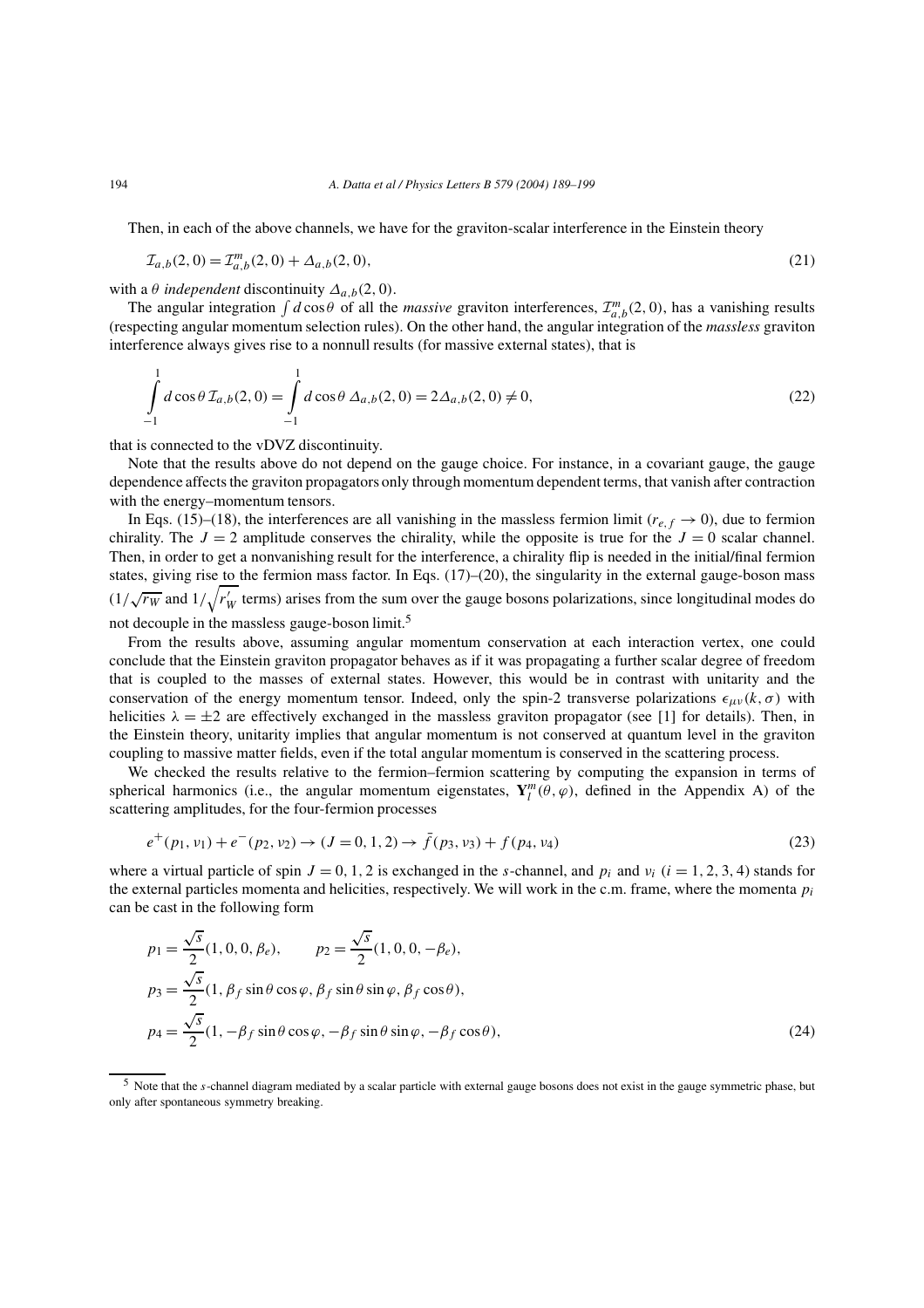with  $\varphi$  being the azimuthal angle.

In order to express the  $J = 0, 1, 2$  helicity amplitudes as a linear combination of the spherical harmonics  $Y_l^m(\theta, \varphi)$ , it is convenient to use the solution of the Dirac equation for the particle (U) and antiparticle (V) bispinors in the momentum space [11]

$$
U(p,\nu) = \left(\frac{\sqrt{\epsilon+m}\,\omega_{\nu}(\underline{n})}{\sqrt{\epsilon-m}\,(\underline{\sigma}\cdot\underline{n})\omega_{\nu}(\underline{n})}\right), \qquad V(p,-\nu) = \left(\frac{\sqrt{\epsilon-m}\,(\underline{\sigma}\cdot\underline{n})\omega_{\nu}(\underline{n})}{\sqrt{\epsilon+m}\,\omega_{\nu}(\underline{n})}\right),\tag{25}
$$

where the 2-component spinors  $\omega_{\nu}(n)$  (with  $\nu = \pm 1$ ) are the eigenstates of the helicity operator  $(\underline{\sigma} \cdot \underline{n})\omega_{\nu}(\underline{n}) = \nu \omega_{\nu}(\underline{n})$ , and  $\sigma_i$  are the Pauli matrices. Here,  $\underline{n} = p/|\underline{p}|$ , where p is the 3-momentum  $\underline{p} =$  $|p|(\sin\theta\cos\varphi,\sin\theta\sin\varphi,\cos\theta)$ , and  $\epsilon$  is the corresponding energy. In polar coordinates,  $\omega_{\nu}(n)$  can be expressed as

$$
\omega_{+1}(\underline{n}) = \begin{pmatrix} e^{-i\frac{\varphi}{2}}\cos\frac{\theta}{2} \\ e^{i\frac{\varphi}{2}}\sin\frac{\theta}{2} \end{pmatrix}, \qquad \omega_{-1}(\underline{n}) = \begin{pmatrix} -e^{-i\frac{\varphi}{2}}\sin\frac{\theta}{2} \\ e^{i\frac{\varphi}{2}}\cos\frac{\theta}{2} \end{pmatrix}.
$$
\n(26)

After some straightforward algebra, the  $A(J = 0, 1, 2)$  helicity amplitudes for the channels in Eq. (23) can be cast in the following form, as a function of the initial and final helicities ( $v_i = \pm 1$ ),<sup>6</sup>

$$
\mathcal{A}(J=0) = R_0 \left\{ \delta_{\nu_1, \nu_2} \delta_{\nu_3, \nu_4} \nu_1 \nu_3 \mathbf{Y}_0^0 \right\},\tag{27}
$$

$$
\mathcal{A}(J=1) = R_1 \left\{ \delta_{\nu_1, -\nu_2} \delta_{\nu_3, -\nu_4} \left( \mathbf{Y}_1^0 + \sqrt{3} \nu_1 \nu_3 \mathbf{Y}_0^0 \right) - \delta_{\nu_1, -\nu_2} \delta_{\nu_3, \nu_4} \left( 2 \sqrt{2r_f} \nu_1 \nu_3 \mathbf{Y}_1^{\nu_1} \right) - \delta_{\nu_1, \nu_2} \delta_{\nu_3, -\nu_4} \left( 2 \sqrt{2r_e} \mathbf{Y}_1^{-\nu_1} \right) + \delta_{\nu_1, \nu_2} \delta_{\nu_3, \nu_4} \left( 4 \nu_1 \nu_3 \sqrt{r_e r_f} \mathbf{Y}_1^0 \right) \right\},
$$
\n(28)

$$
\mathcal{A}^{\xi}(J=2) = R_{2} \{ \delta_{\nu_{1},-\nu_{2}} \delta_{\nu_{3},-\nu_{4}} \left( 4\mathbf{Y}_{2}^{0} + \sqrt{5}(\mathbf{Y}_{0}^{0} - \sqrt{3}\nu_{1}\nu_{3}\mathbf{Y}_{1}^{0}) \right) + \delta_{\nu_{1},-\nu_{2}} \delta_{\nu_{3},\nu_{4}} \left( 4\sqrt{6r_{f}}\nu_{1}\nu_{3}\mathbf{Y}_{2}^{\nu_{1}} \right) + \delta_{\nu_{1},\nu_{2}} \delta_{\nu_{3},-\nu_{4}} \left( 4\sqrt{6r_{e}}\mathbf{Y}_{2}^{-\nu_{1}} \right) + \delta_{\nu_{1},\nu_{2}} \delta_{\nu_{3},\nu_{4}} \left( 8\sqrt{r_{e}r_{f}}\nu_{1}\nu_{3}\left( 2\mathbf{Y}_{2}^{0} - \sqrt{5}(1-3\xi)\mathbf{Y}_{0}^{0} \right) \right) \}, \quad (29)
$$

where  $\delta_{v_i, v_j} = 1$  if  $v_i = v_j$  and zero otherwise,

$$
R_0 = \sqrt{4\pi} \frac{\lambda_e \lambda_f}{1 - r_0} \beta_e \beta_f, \qquad R_1 = \sqrt{\frac{\pi}{12}} \frac{g_V^e g_V^f}{1 - r_1}, \qquad R_2 = -\frac{1}{12} \sqrt{\frac{\pi}{5}} \left( \frac{s}{M_P^2} \right) \frac{\beta_e \beta_f}{1 - r_G}.
$$

In the  $A^{\xi}(J=2)$  graviton amplitude, the quantity ξ parametrizes the vDVZ discontinuity, with  $\xi = 1/3$  and  $\xi = 1/2$  for the massive and massless graviton propagator, respectively. The functions  $Y_l^m(\theta, \varphi)$  (note that the relevant ones are reported in Appendix A) satisfy the following normalization condition

$$
\int_{-1}^{1} d\cos\theta \int_{0}^{2\pi} d\varphi \left(\mathbf{Y}_{l}^{m}(\theta,\varphi)\right)^{\star}\mathbf{Y}_{l'}^{m'}(\theta,\varphi) = \delta_{l,l'}\delta_{m,m'}.
$$
\n(30)

When considering the interference of  $A^{i}(J=2)$  with the scalar exchange amplitude  $A(J=0)$ , only the last component in  $Y_0^0(\theta, \varphi)$  of the graviton amplitude (that is proportional to  $(1-3\xi)$ ) survives after angular integration, for equal initial and equal final helicities. Then, the coefficient of this residual component vanishes only in the case of a massive graviton propagator, for which  $\xi = 1/3$ . In the Einstein theory ( $\xi = 1/2$ ), the coefficient does not vanish, and it is responsible for the nonorthogonality of the graviton and scalar amplitudes.

By summing the graviton-scalar interference obtained starting from the amplitudes in Eqs. (27) and (29) over the external particles helicities, one easily recovers the results in Eqs. (15) and (16) obtained by summing the interference over the external polarizations.

On the basis of Eqs. (28) and (29), it is now straightforward to verify that there are not problems with angular momentum selection rules, as far as the interference of the graviton amplitudes and the vector-boson ( $J = 1$ )

<sup>&</sup>lt;sup>6</sup> We do not include the axial coupling in the  $A(J = 1)$  amplitude, since the latter does not affect the discontinuity.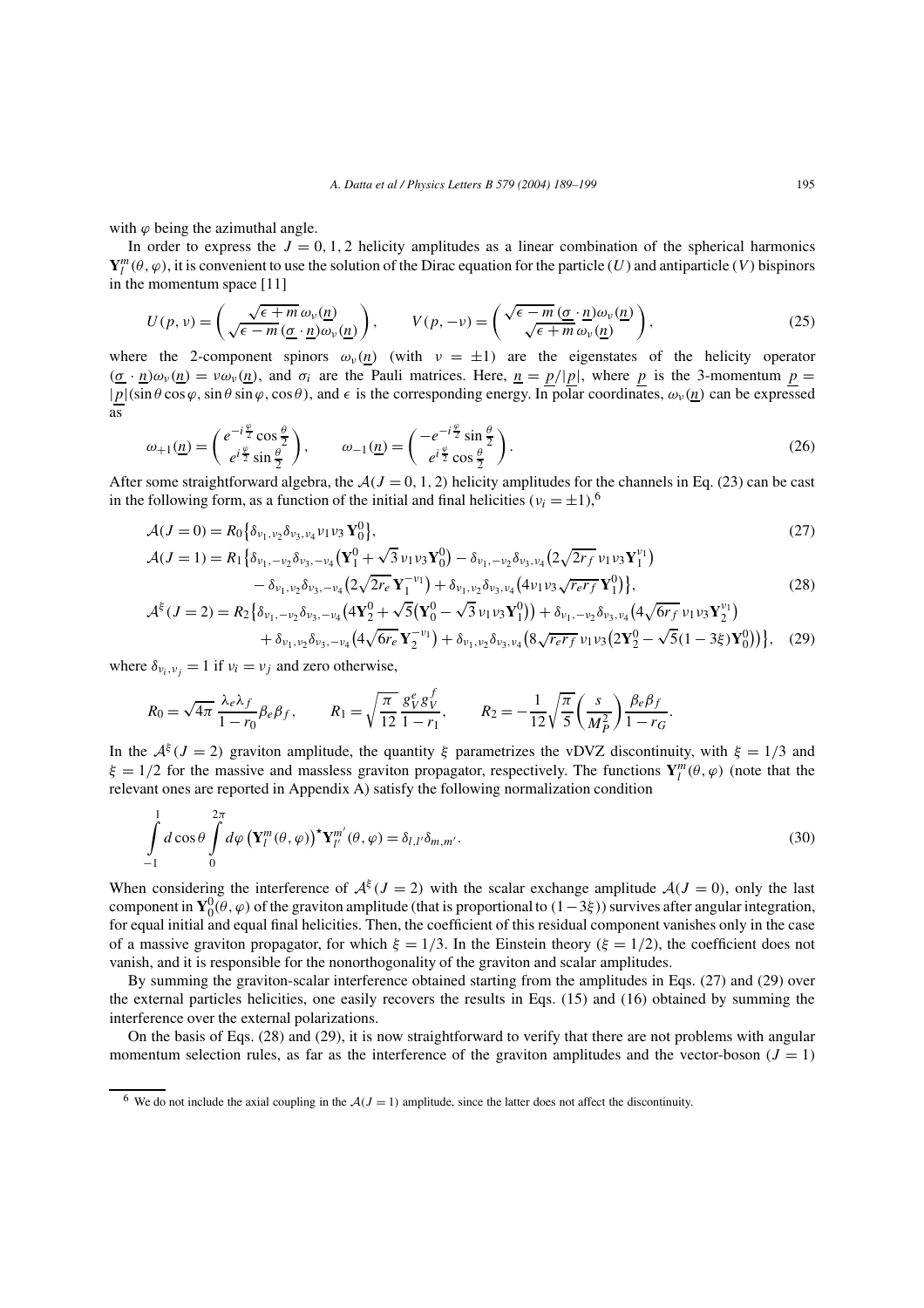exchange amplitudes are concerned. For the sake of completeness, we present in Appendix B the corresponding results for  $\mathcal{I}_{a,b}^m(2,1)$  and  $\Delta_{a,b}(2,1)$ , for all the external fermion and vector-boson states considered for the gravitonscalar interferences.

# **3. Conclusions**

Selection rules for angular momentum conservation have been considered in the framework of quantum gravity. As required by angular momentum conservation, the interferences of s-channel amplitudes mediated by particles with different spins  $J = 0, 1, 2$  must vanish after complete angular integration on the final state. We find that, in the case of a propagating *massive* graviton, these selection rules are satisfied for any graviton mass. On the contrary, as a consequence of the vDVZ discontinuity (for which the massless limit of massive gravity is different from the Einstein theory), the interferences of  $J = 0$  and  $J = 2$  amplitudes do not vanish in the *massless* gravity, whenever all the external states are massive. We checked this property in the s-channel  $p_1p_2 \rightarrow p_3p_4$  scatterings, where initial and final states are either fermions or gauge bosons. We conclude that angular momentum selection rules in the quantum gravity of the Einstein theory are broken.

This result could be interpreted in the following way. Assuming angular momentum conservation at each interaction vertex, a massless graviton propagator behaves as if it was carrying a further scalar degree of freedom coupled to the masses of matter fields with gravitational strength. This extra scalar field would not decouple in physical processes, leading to the breaking of angular momentum selection rules.

The latter interpretation would anyhow be in contrast with unitarity and the energy–momentum tensor conservation, since, in the processes considered, only the spin-2 transverse polarizations (with helicities  $\lambda = \pm 2$ ) are exchanged in the massless graviton propagator.

Then, we conclude that, in the Einstein theory, angular momentum is not conserved at quantum level in the graviton coupling to massive matter fields, even if the total angular momentum is conserved in the scattering process. This effect could be interpreted as a new kind of quantum anomaly. In this regard, the *massive* quantum gravity, or even its massless limit, is a better-behaved theory, being *anomaly free*.

The present results could be due to the use of perturbation theory around the flat metric. Then, the breaking of angular momentum selection rules could simply suggest that the standard approach to perturbation theory in quantum gravity is not completely consistent.

On the other hand, assuming that quantum gravity based on the Einstein theory correctly describes the gravitational interactions, the present breaking of angular momentum selection rules seems to be connected to a new quantum effect that should show up in some physical process. In particular, it could *in principle* be measured by some experiment (although unrealistically at the moment), if the Higgs boson will be discovered.

# **Acknowledgements**

We acknowledge useful discussions with M. Giovannini, C. Montonen, M. Porrati, M. Testa, and G. Veneziano. A.D. and E.G. also thank Academy of Finland (Project No. 48787) for financial support.

## **Appendix A**

#### *Feynman rules*

The Feynman rules used in this Letter are the following [9]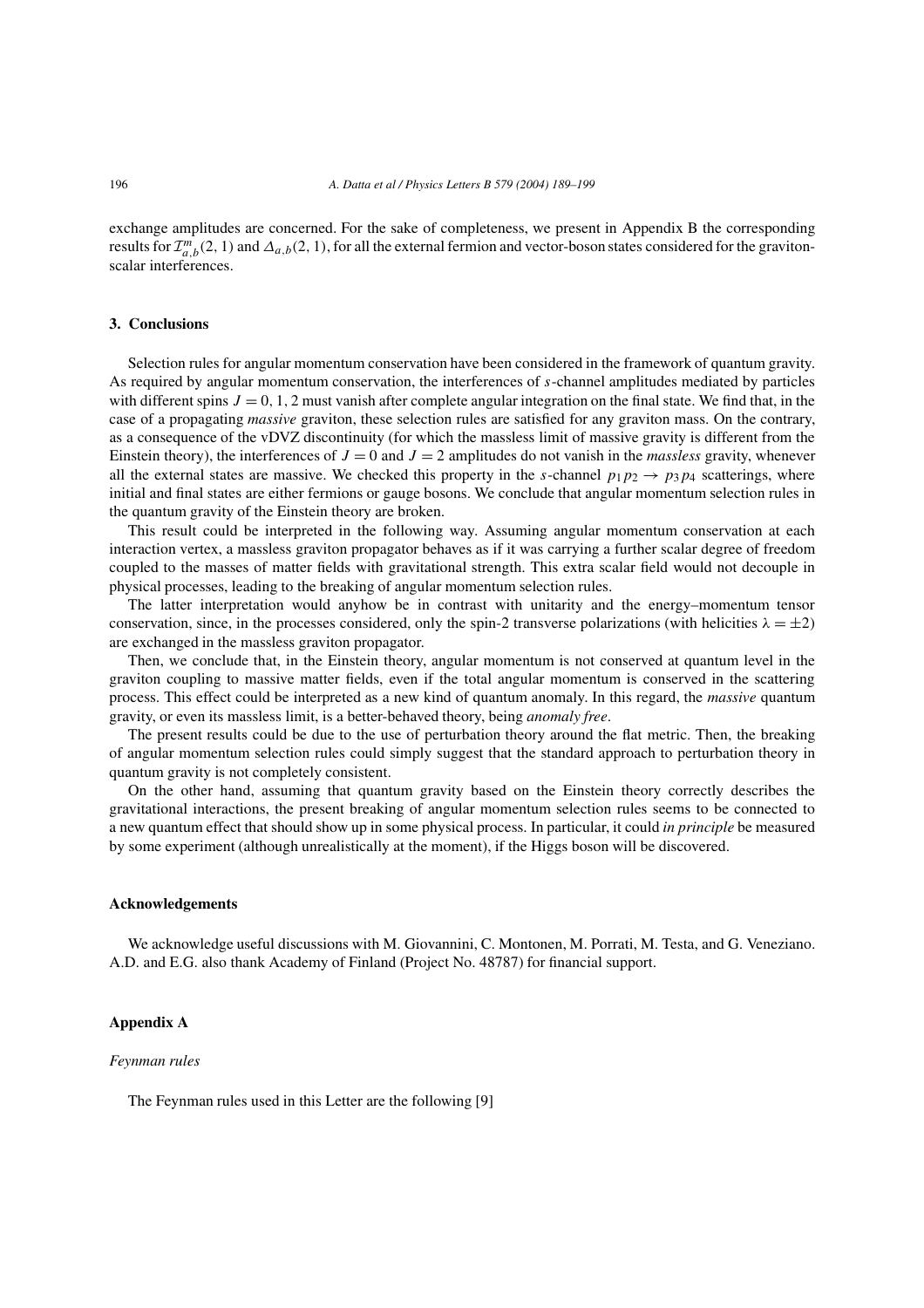$$
H - \bar{f} - f = -i \lambda_f,
$$
  
\n
$$
H - W_{\alpha}^+ - W_{\beta}^- = i g_W m_W g_{\alpha\beta},
$$
  
\n
$$
V_{\mu} - \bar{f} - f = \frac{i}{2} (g_V^f \gamma_{\mu} - g_A^f \gamma_{\mu} \gamma_5),
$$
  
\n
$$
V_{\mu}(q) - W_{\alpha}^+(p^+) - W_{\beta}^-(p^-) = i g_W \{g_{\mu\alpha}(q_{\beta} - p_{\beta}^+) + g_{\mu\beta}(p_{\alpha}^- - q_{\alpha}) + g_{\alpha\beta}(p_{\mu}^+ - p_{\mu}^-)\},
$$
  
\n
$$
G_{\mu\nu} - \bar{f}(k_2) - f(k_1) = -\frac{i}{4M_P} \{W_{\mu\nu}^{(f)}(k_1, k_2) + W_{\nu\mu}^{(f)}(k_1, k_2)\},
$$
  
\n
$$
G_{\mu\nu} - W_{\alpha}^+(k_1) - W_{\beta}^-(k_2) = -\frac{i}{M_P} \{W_{\mu\nu\alpha\beta}^{(W)}(k_1, k_2) + W_{\nu\mu\alpha\beta}^{(W)}(k_1, k_2)\},
$$

where

$$
W_{\mu\nu}^{(f)}(k_1, k_2) = \gamma_{\mu}(k_{1\nu} + k_{2\nu}) - \eta_{\mu\nu}(k_1 + k_2 - 2m_f),
$$
  
\n
$$
W_{\mu\nu\alpha\beta}^{(W)}(k_1, k_2) = \frac{1}{2} \eta_{\mu\nu}(k_{2\alpha}k_{1\beta} - \eta_{\alpha\beta}k_1 \cdot k_2) + \eta_{\alpha\beta}k_{1\mu}k_{2\nu} - \eta_{\mu\beta}k_{1\nu}k_{2\alpha} + \eta_{\mu\alpha}(\eta_{\nu\beta}k_1 \cdot k_2 - k_{2\nu}k_{1\beta})
$$
  
\n
$$
+ m_W^2 \left( \eta_{\mu\alpha} \eta_{\nu\beta} - \frac{1}{2} \eta_{\mu\nu} \eta_{\alpha\beta} \right).
$$

Above,  $p = \gamma^{\alpha} p_{\alpha}$ ,  $M_p$  is the reduced Planck mass, defined as  $M_p^2 = (8\pi G_N)^{-1}$  (where  $G_N$  is the Newton constant), and  $m_f$ ,  $m_W$  are the fermion, vector-boson masses, respectively.  $V_\mu$ , H, and  $G_{\mu\nu}$  are a neutral vector gauge boson, Higgs boson and graviton fields, respectively. The momenta in the  $G-W-W$  Feynman rule are entering into the vertex, while in  $G-f(k_2)-f(k_1)$ ,  $f(k_1)/f(k_2)$  stands for an incoming/outgoing fermion f of momenta  $k_1/k_2$ , respectively.

The corresponding vertices for the W' vector boson, are obtained just changing  $g_W \to g_{W'}$  and  $m_W \to m_{W'}$ .

## *Spherical harmonics*

The spherical harmonics  $Y_l^m(\theta, \varphi)$  are eigenstates of the angular momentum operator  $\hat{L}^2$  and its projection on the z axis  $\hat{\mathbf{L}}_z$ , satisfying  $\hat{\mathbf{L}}^2 \mathbf{Y}_l^m = l(l+1)\mathbf{Y}_l^m$  and  $\hat{\mathbf{L}}_z \mathbf{Y}_l^m = m\mathbf{Y}_l^m$ . Below, we report explicitly the spherical harmonics entering into Eqs. (27)–(29)

$$
\mathbf{Y}_0^0(\theta,\varphi) = \frac{1}{\sqrt{4\pi}}, \qquad \mathbf{Y}_1^0(\theta,\varphi) = \sqrt{\frac{3}{4\pi}} \cos \theta, \qquad \mathbf{Y}_1^{\pm 1}(\theta,\varphi) = \pm \sqrt{\frac{3}{8\pi}} \sin \theta \, e^{\pm i\varphi},
$$

$$
\mathbf{Y}_2^0(\theta,\varphi) = \sqrt{\frac{5}{16\pi}} \left(1 - 3\cos^2 \theta\right), \qquad \mathbf{Y}_2^{\pm 1}(\theta,\varphi) = \pm \sqrt{\frac{15}{8\pi}} \cos \theta \sin \theta \, e^{\pm i\varphi}.
$$

#### **Appendix B**

In this appendix, we consider the interferences of the  $J = 2$  and  $J = 1$  amplitudes, assuming the definitions in Eqs. (12)–(14). Terms arising from the axial-vector coupling of fermions are included, too, although they do not give rise to any discontinuity.

• 
$$
e^+e^- \to f\bar{f}
$$
  
\n
$$
\mathcal{I}_{e,f}^m(2,1) = 2g_V^e g_V^f \left\{ \beta_e \beta_f \left( r_f + r_e \left( 1 - \frac{4}{3} r_f \right) \right) \cos \theta + \frac{1}{4} \beta_e^3 \beta_f^3 \cos^3 \theta \right\} - \frac{g_A^e g_A^f}{4} \beta_e^2 \beta_f^2 (1 - 3 \cos^2 \theta),
$$
\n(B.1)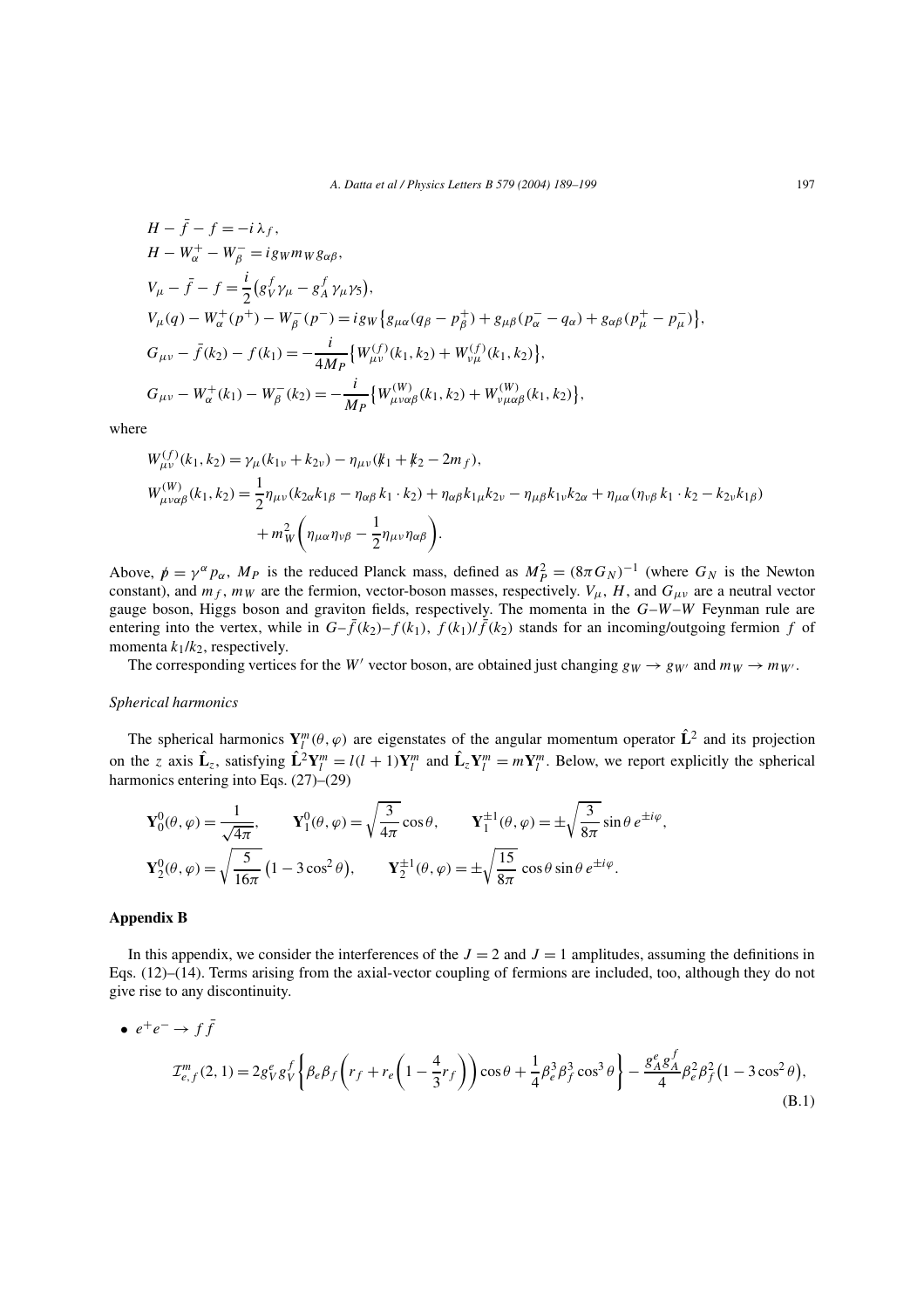and

$$
\Delta_{e,f}(2,1) = -\frac{4}{3}g_V^e g_V^f \beta_e \beta_f r_e r_f \cos \theta.
$$
\n(B.2)

In this case, the discontinuity vanishes after total angular integration, and is proportional to  $r_e r_f \sim m_e^2 m_f^2$ , since it is connected to the traces of the energy–momentum tensors of the initial and final states. In the limit of massless fermions, the interference does not vanish. Indeed, contrary to the  $(J = 0)$ -channel, the  $(J = 1)$ -channel has the same chirality structure as the  $(J = 2)$ -channel, and the  $(J = 1)$ - $(J = 2)$  interference survives also in the massless fermion limit.

The orthogonality in Eq. (B.1) was first noticed in [12], although the corresponding results were obtained in a different context and in the massless fermion limit.

• 
$$
e^+e^- \to W^+W^-
$$
  
\n
$$
\mathcal{I}_{e,W}^m(2,1) = -\frac{g_Wg_V^e}{r_W} \left\{ \beta_e \beta_W \left( \frac{1}{4} - \frac{1}{3}r_e + \frac{3}{2}r_W + 14r_e r_W + 6r_W^2 - 8r_e r_W^2 \right) \cos \theta + \beta_e^3 \beta_W^3 \left( -\frac{1}{4} + \frac{3}{2}r_W \right) \cos^3 \theta \right\}
$$
\n(B.3)

and

$$
\Delta_{e,W}(2,1) = -\frac{g_W g_V^e}{3r_W} \beta_e \beta_W r_e \left(1 - 12r_W^2\right) \cos \theta.
$$
\n(B.4)

In this case the contribution of the fermion axial coupling exactly vanishes. The  $r_e/r_W$  dependence in the discontinuity arises from terms proportional to  $1/m_W^4$  in the sum over polarizations of the two final W's, combined with the terms  $r_{e}r_{W}$  emerging from the vDVZ discontinuity.

• 
$$
W^+W^- \to W'^+W'^-
$$
  
\n
$$
\mathcal{I}_{W,W'}^m(2,1) = -\frac{g_W g_{W'}}{r_W r_{W'}} \beta_W \beta_{W'} \left\{ \left( -\frac{1}{48} + \frac{7}{4} r_W - r_W^2 + \frac{45}{4} r_W r_{W'} + 42 r_W^2 r_{W'} - 12 r_W^2 r_{W'}^2 \right) \cos \theta + \beta_W^2 \beta_{W'}^2 \left( \frac{1}{16} + \frac{9}{4} r_W r_{W'} - \frac{3}{4} r_W \right) \cos^3 \theta \right\} + (r_W \leftrightarrow r_{W'}) \tag{B.5}
$$

and

$$
\Delta_{W,W'}(2,1) = \frac{g_W g_{W'}}{12 r_W r_{W'}} \beta_W \beta_{W'} \big(1 - 12 r_W^2\big) \big(1 - 12 r_{W'}^2\big) \cos \theta.
$$
\n(B.6)

In the above equations,  $g_V^e$  and  $g_A^e$  are the vectorial and axial coupling of fermions to the neutral gauge boson V, and g<sub>W</sub> and g<sub>W′</sub> are the couplings of the gauge bosons  $W^{\pm}$  and  $W'^{\pm}$  to V, respectively (cf. Appendix A).

# **References**

- [1] H. van Dam, M. Veltman, Nucl. Phys. B 22 (1970) 397.
- [2] V.I. Zakharov, JETP Lett. 12 (1970) 312.
- [3] A.I. Vainshtein, Phys. Lett. B 39 (1972) 393.
- [4] D.G. Boulware, S. Deser, Phys. Rev. D 6 (1972) 3368.
- [5] A. Higuchi, Nucl. Phys. B 282 (1987) 397;
	- A. Higuchi, Nucl. Phys. B 325 (1989) 745.